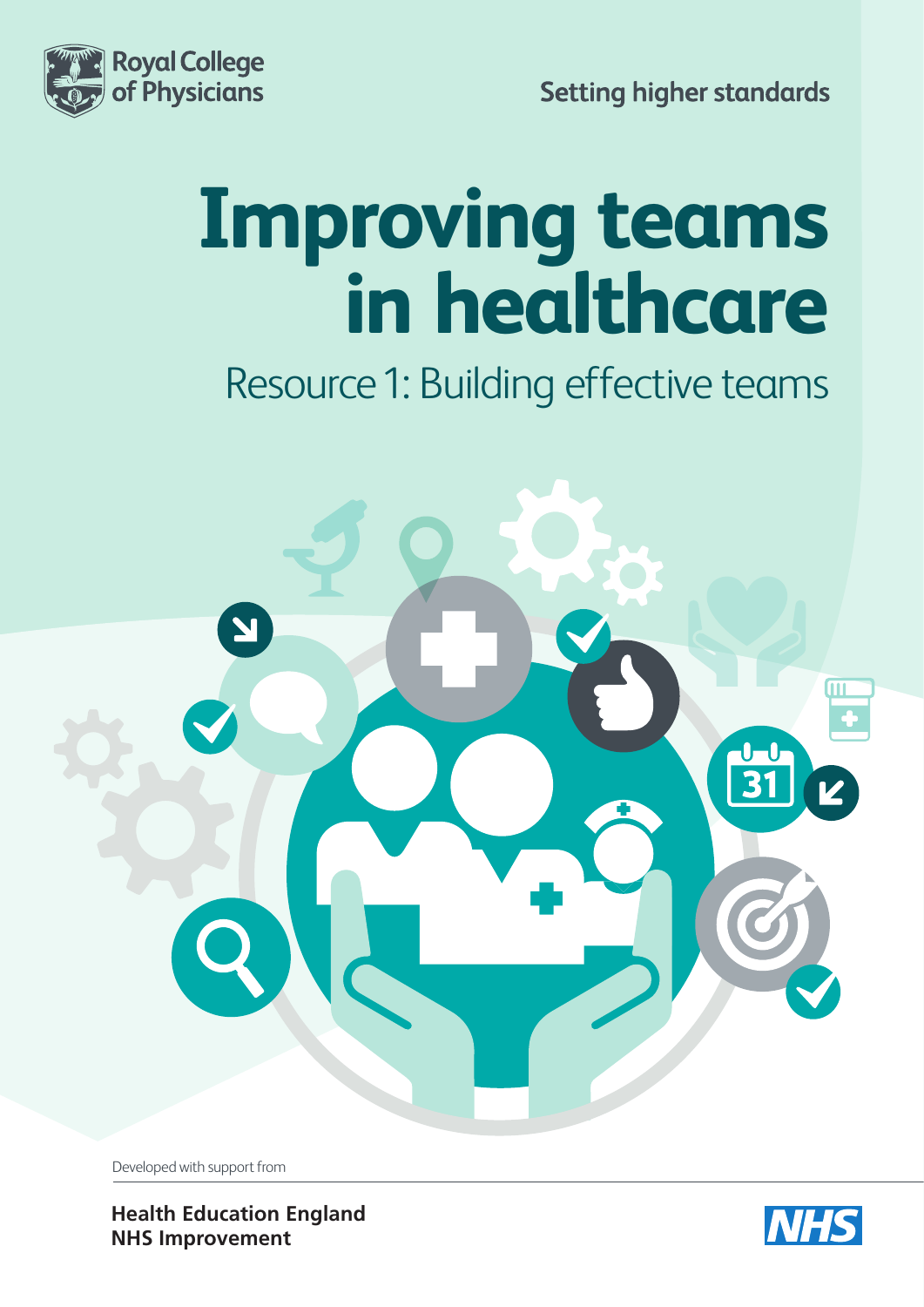# **Background**

In December 2016, the Royal College of Physicians (RCP) published Being a junior doctor: Experiences from the front line of the NHS.<sup>1</sup> This report identified the breakdown of the medical team as a central factor contributing to the low morale and disengagement felt by physician trainees. This is also reflected in previous RCP reports.<sup>2</sup> The benefits of high-quality teamwork in healthcare are well recognised. Effective team working has been shown to reduce medical errors,<sup>3</sup> increase patient safety<sup>4</sup> and improve patient mortality rates.<sup>5</sup> It also leads to better staff outcomes including reduced stress<sup>6</sup> and improved job satisfaction.<sup>7</sup> The RCP has produced a compendium of reports aiming to promote high-functioning team working in the medical setting.

In complex healthcare systems, the success of the individual professional will be measured by their ability to work within, and to help create, high-quality teams. While healthcare professionals may not always be able to impact at a macro level (healthcare resources, organisational structure), opportunities exist every day to improve and develop the culture at a micro level, or team level as it is more frequently known. This resource will:

- **>** introduce some of the literature around teams in healthcare
- **>** highlight areas of teamwork that healthcare professionals can impact on
- **>** provide practical tools that healthcare professionals can use to improve their teams.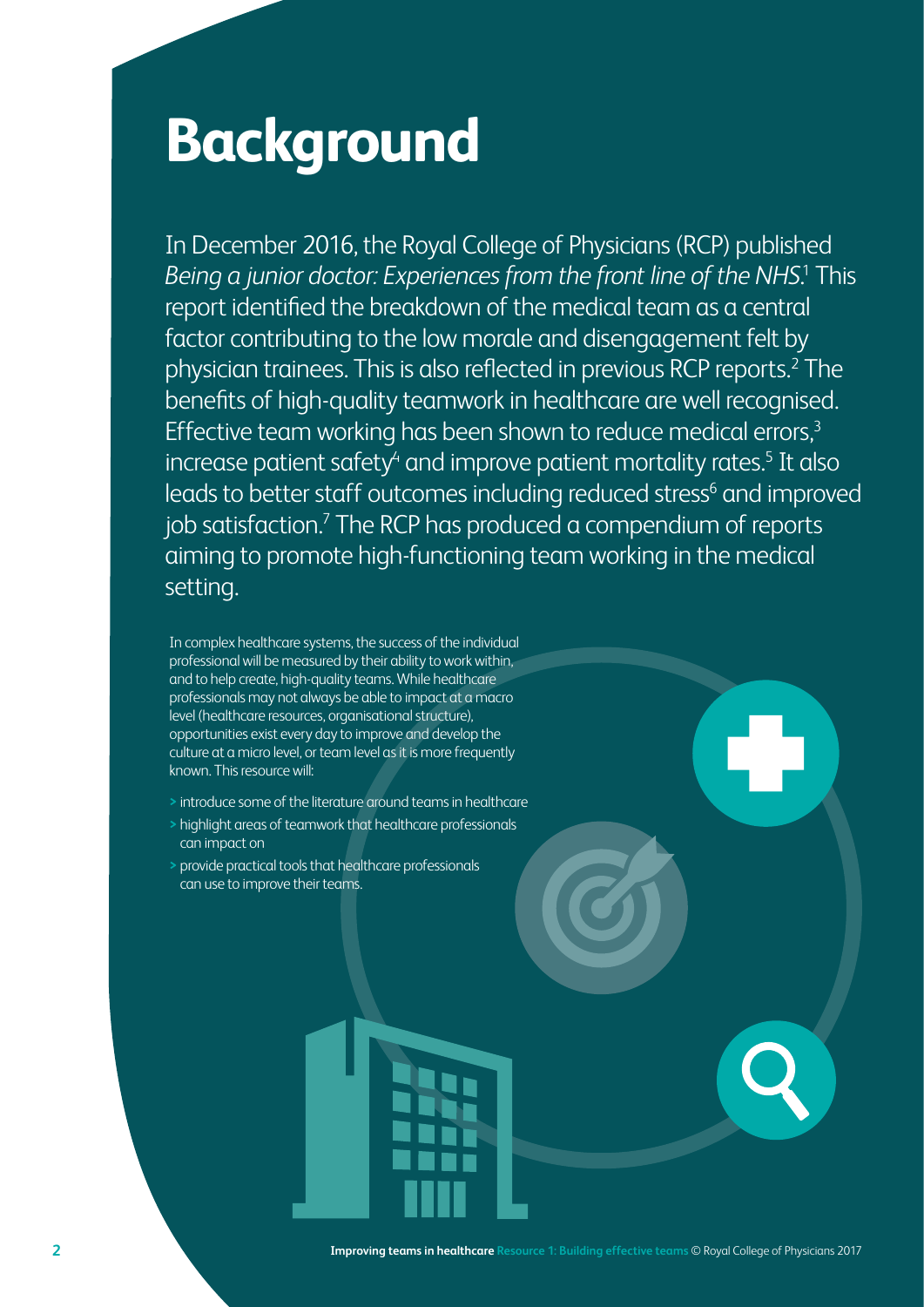# **What is a team?**

'A team is a small number of people with complementary skills who are committed to a common purpose, performance goals and approach for which they hold each other mutually accountable'.<sup>8</sup>

In healthcare, we interact daily with a broad range of professionals. Each of these interactions coalesces to form the microstructures which in turn combine to form the macrostructures, that make up our working environment. The nature of these interactions is core to our perception of where and how we work. When individual interactions align to reach a common goal, a team is formed. These teams may be short-lived with a predefined purpose, such as a cardiac arrest team. Alternatively, healthcare teams may be less well-defined with broad goals, such as creating a regional institute to support quality improvement.

As healthcare has evolved from just one all-knowing local doctor who treated all the patients in the village, to its current multiprofessional, multilocality form, the need to function as part of a team is a core skill of any healthcare A medical team will have varying personnel, depending on its purpose. Involving patients in decisions around their care is vital. Where appropriate, it may be equally beneficial to involve representatives of patient groups in other teams embedded in healthcare.

Teamwork has been described as 'supporting others, solving conflicts, exchanging information and coordinating activities'.<sup>9</sup> Working in proximity to, or being on the same shift as other colleagues, is not enough to qualify as a team. When a group thinks of itself as a team but does not complete any of the requirements, it can become what is known as a 'pseudo-team'. Research suggests that pseudoteams are associated with worse outcomes than no team.10

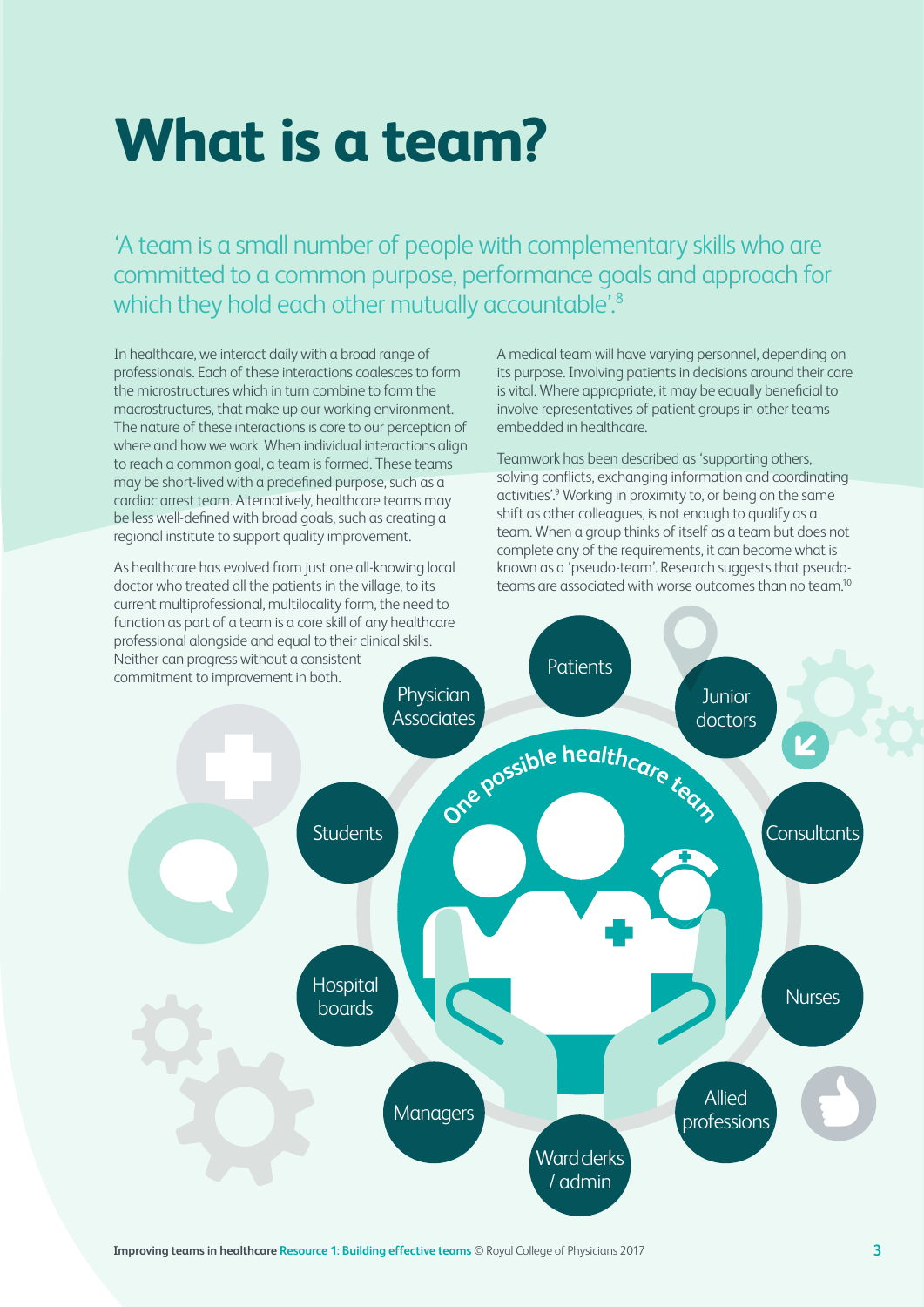# **How does teamwork impact on patient care?**

The quality of teamwork is fundamental to professional satisfaction and engagement,<sup>11</sup> organisational performance, $12$  productivity $13$  and patient satisfaction and outcomes.14 Working in well-structured teams is a prognosticator for patient mortality, staff absenteeism and turnover and annual health check performance.<sup>15</sup>

### *Lessons from the ward*

*Patients assume that all those involved in their care (particularly in the inpatient setting) will be working in a joined up, team-like way. When it becomes apparent that this is not the case, confusion and mistrust are added to existing emotions such as fear. This can interfere with the psychological contract between patient and clinician. I believe that many complaints or expressions of dissatisfaction have their origin in this.*

- Patient representative

### **Impact on organisation**

An analysis of the literature on people management and organisational performance highlights teamwork as a key predictor of organisational success $12$  with subsequent research confirming that finding.13, 16 Organisations are formed by a matrix of individuals working within teams; therefore, team success is fundamental to organisational success. This concept is well recognised in industries outside medicine – many healthcare providers are moving to structure care around front-line teams, ensuring they have the right information at the right time to provide the highest quality care.<sup>17</sup>

## **Impact on direct patient care**

A consistent link between patient outcomes and teamwork has been demonstrated in recent years. Ten studies published between 2002 and 2012 demonstrated that team training interventions resulted in a significant improvement in patient outcomes, which included morbidity and mortality.18 Meta-analyses published in 2008 and 2015 proposed that effective team processes have a medium-to-large impact on clinical performance.14,19

When staff are well supported by their team, they experience a reduction in the negative impacts from the day-to-day challenges of providing patient care.17 In turn, strong co-worker support and a good team climate are linked to favourable patient-reported experiences.<sup>17</sup> In contrast, a failure of shared vision, a culture of disrespect and a lack of empowerment across the team were found to preclude patient safety. More importantly, the absence of high-quality teamwork may actively cause harm.20 Analysis of malpractice claims suggest poor teamwork and communication as a root cause in 52–70% of adverse events.21, 22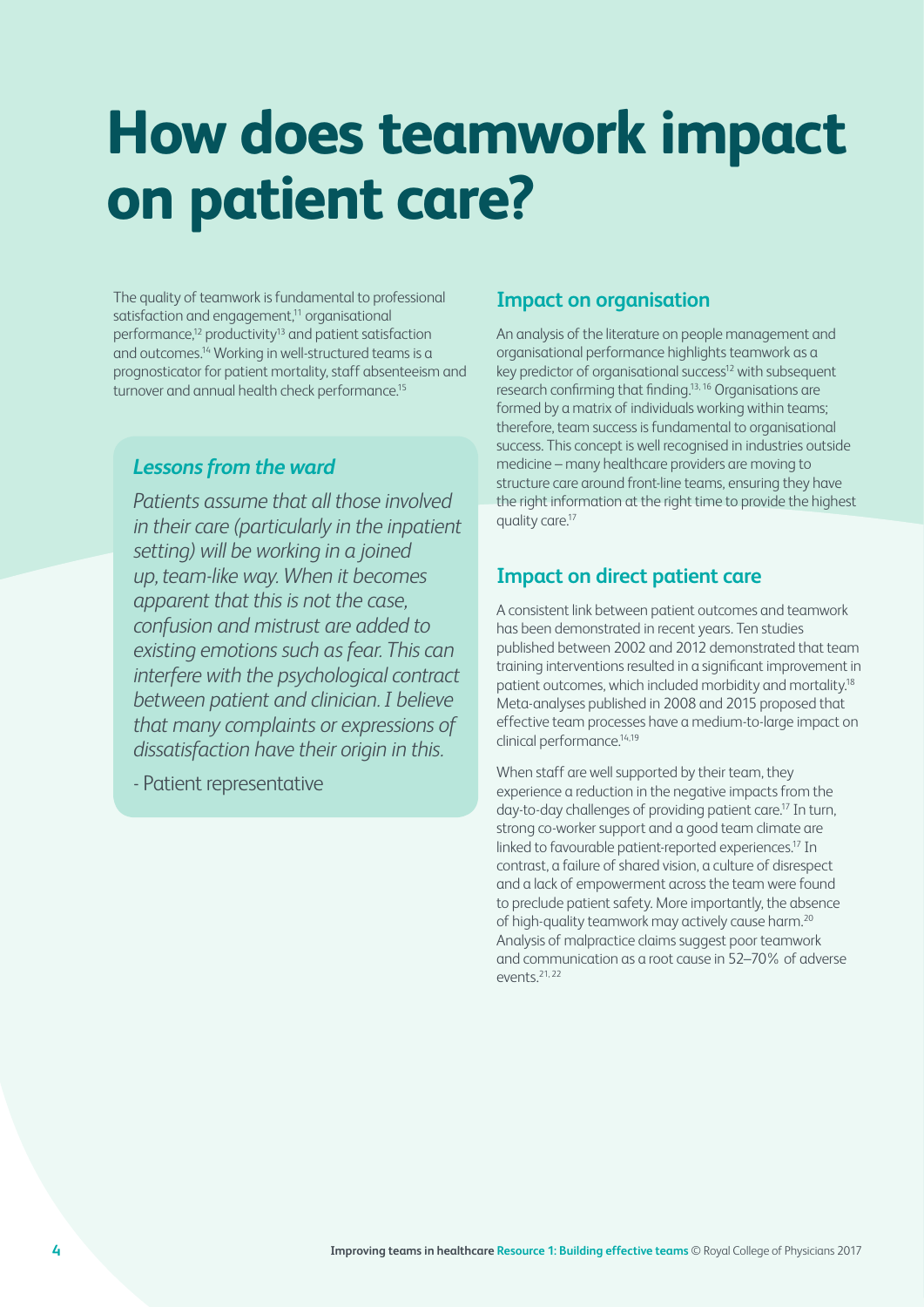# **What makes a good team?**

A good team is dependent upon how well its members work together to achieve shared goals. When assessing how well a team functions, it is worth considering the following characteristics, developed by the Chartered Institute of Personnel and Development (CIPD).

- **Common sense of purpose**
- **Clear understanding of objectives**
- **Resources to achieve objectives**
- **Mutual respect among team members**
- **Values members' strengths and weaknesses**
- **Mutual trust**
- **Willingness to speak openly**
- **Range of skills to deal effectively with tasks**
- **Range of personal styles for team roles**

#### **How do good teams operate?**

In order to function well, teams need to embody these characteristics on a day-to-day basis and in the longer term. This is particularly important in a medical setting, where regular staff rotations demand new team building, from scratch, on a daily basis. At their heart, high-performing teams have three key elements: effective leadership and governance, supportive team dynamics, and clear roles and responsibilities.

#### **Effective leadership and governance**

Clear leadership structures, supported by processes and procedures. Defined accountabilities are the starting point for any effective team.

# **Supportive team dynamics**

Team dynamics underpin the operation of high-performing teams; common themes include shared values, goals and a joint approach to getting the job done.

# **Clear roles and responsibilities**

A clear understanding of roles and responsibilities is vital, both to the functionality of the team, but also to team morale.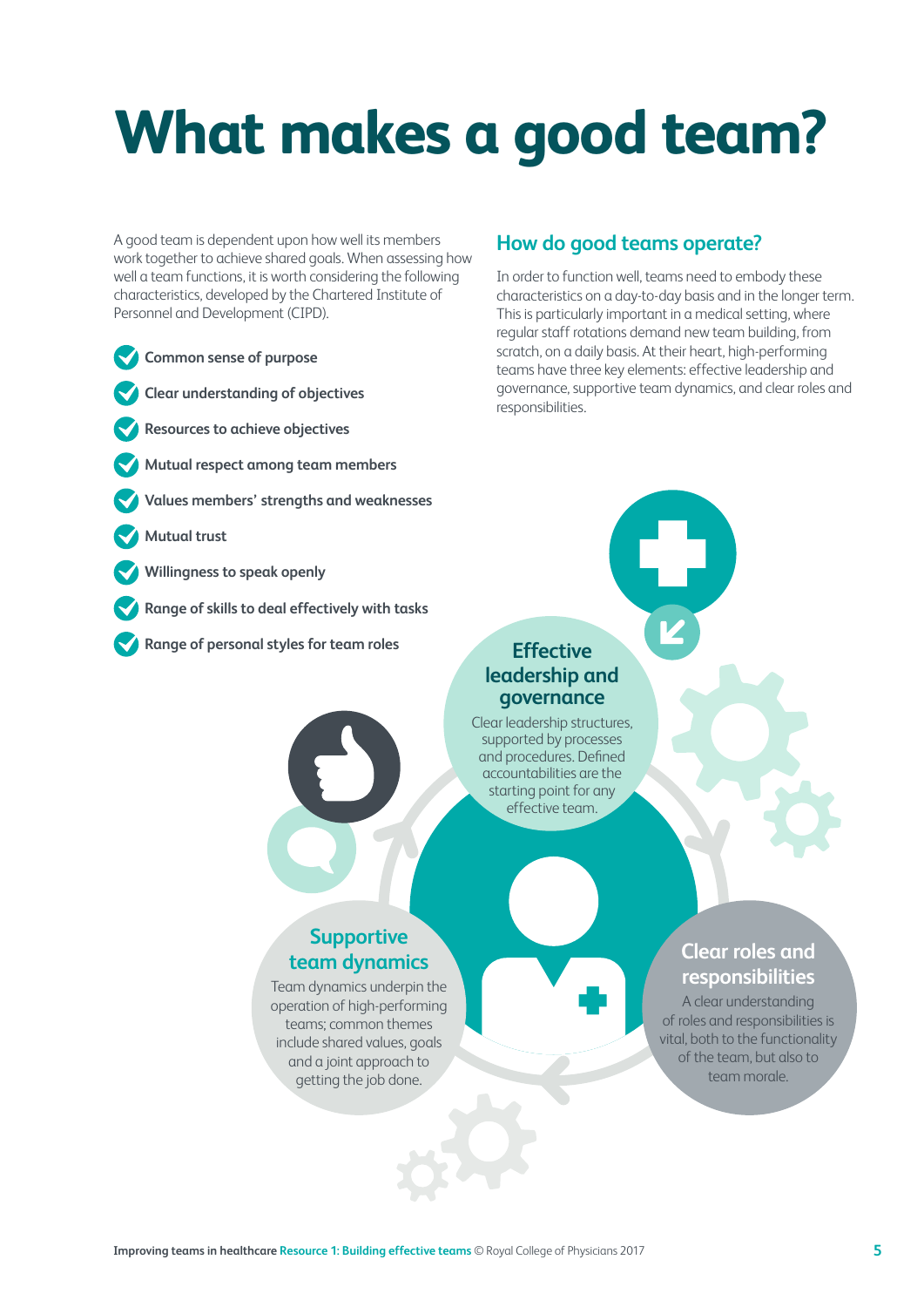# **Effective leadership and governance**

Leadership is vital to creating a strong team. Good leaders build relationships and ensure that the organisation they work for is getting the best out of the team.

The success of a leader can be measured by their ability to support all members in reaching a shared vision. The best leaders foster a culture of collaboration based on shared goals. The qualities that define a good leader are outlined below.13

| Technical competence (knowledge) |                              |                               |
|----------------------------------|------------------------------|-------------------------------|
| Organisation<br>strategy         | Organisation<br>process      | Healthcare<br>services        |
| Organisation<br>structure        | Organisation<br>environment  | Treatment and<br>technologies |
| <b>Conceptual skills</b>         |                              |                               |
| Analysis                         | Planning                     | Decision making               |
| <b>Interpersonal skills</b>      |                              |                               |
| Awareness of<br>colleagues needs | Monitoring own<br>behaviours | Managing<br>emotions          |

In healthcare it can be challenging to identify the leader of a team: it is often ambiguous in both emergency and routine clinical practice.13,23 This ambiguity becomes more marked as the range of professionals within the group increases.<sup>9</sup> In all healthcare settings, including acute and non-acute services, leaders must be identified and accountable for the activities of their team.

The Faculty of Medical Leadership and Management recently published *Leadership and management standards for medical professionals*. 24 The King's Fund25 and NHS Leadership Academy26 have also published resources to support clinical leaders. A leader's role in developing a team is explored further in *Resource 4: Team development*.

# **Clear roles and responsibilities**

Ensuring that team members understand their roles and responsibilities leads to an increase in job satisfaction. A lack of clarity has been linked to loss of motivation, frustration and thinking of leaving an organisation.27 In a medical setting, there are differing levels of experience and multiple expert specialists. Boundaries and ownership of decision making are often a key concern. An effective leader should help to designate roles and responsibilities to each member of the team. Each member should be aware of their personal role as well as the roles of others. These roles may evolve over time and personal and team development meetings should be held to address these changes. When a new role is added to a team, it is essential that everyone is introduced to the new members' responsibilities and how they fit within the team dynamics.

### *Lessons from the ward*

*At the beginning, there was quite a lot of change which was confusing for staff. There is now a slot in the induction for junior doctors to meet the PAs so they can understand the staff mix. I make sure someone goes to speak about the role to juniors and provides them with a contact who they can speak to if they would like to find out more information.* 

*In the postgraduate centre, we have prepared a board to showcase information about the role. It also includes photographs and contact information to make it as easy as possible for people to learn more… The team are very supportive and other healthcare professionals have been genuinely interested in finding out more about the role.* 

- Physician associate

(Taken from the RCP's *Pioneering the role of physician associate: the value of education and peer support*)

## **Supportive team dynamics**

A team can have effective leadership and governance, as well as clear roles and responsibilities, but if the team can't function coherently or with purpose then it can't be effective. This is team dynamics. Team dynamics are difficult to define and can be variable; examples include having a common goal and norms and expected behaviours.

#### A common goal

Setting common and shared objectives and goals is vital to creating effective teams. Where teams are clear about their objectives and possess a common sense of purpose, the quality of team working improves and teams are more effective and productive.28 This is still done poorly within healthcare, as reflected by the 2015/16 NHS staff survey where 28% of staff did not agree that their team had a 'shared set of objectives'.29 Setting and reviewing objectives is all the more important given the rapidly changing and pressurised environment in which healthcare teams work. Operational and care needs are constantly evolving and therefore time and space must be provided for the team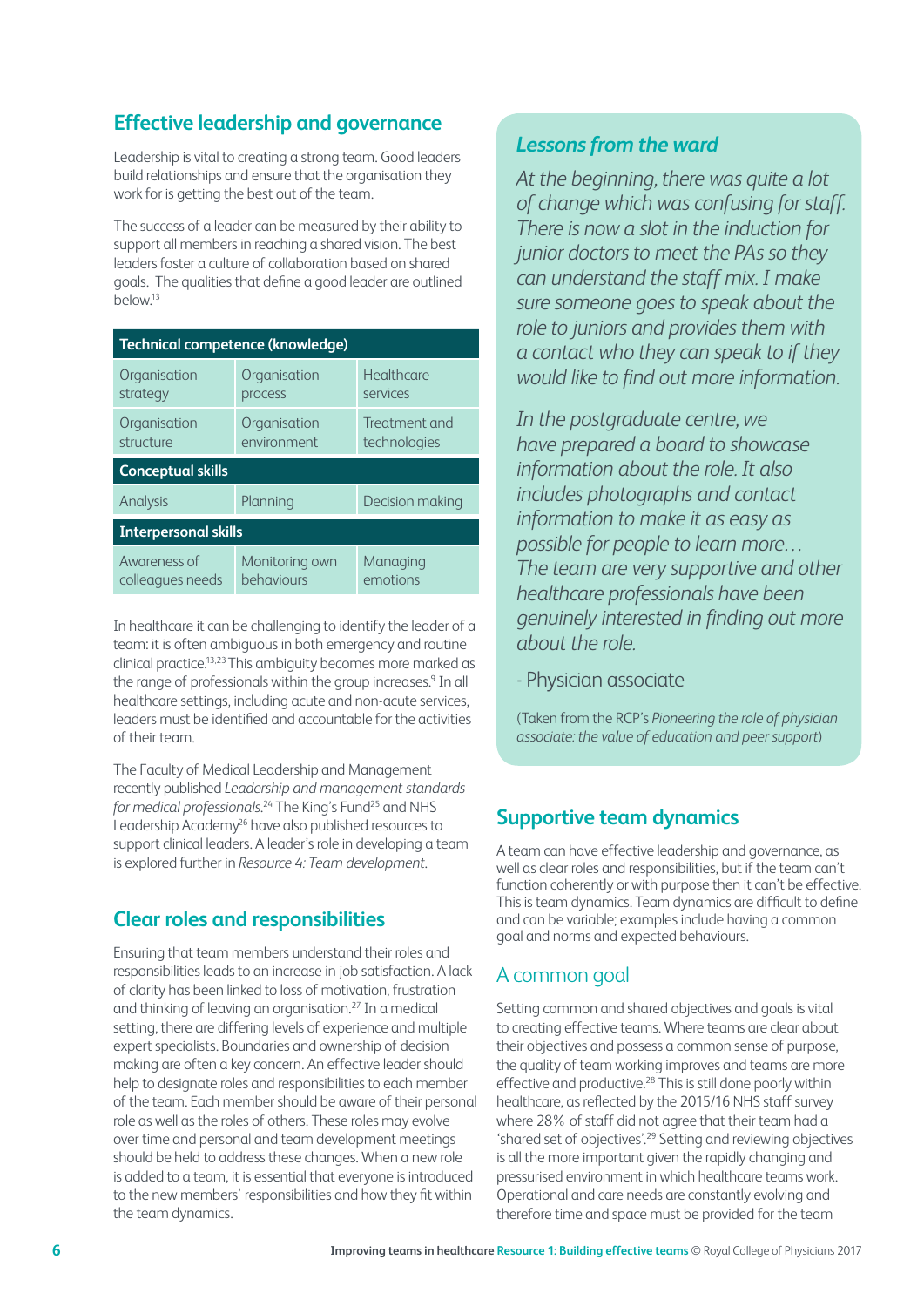to set and review objectives and goals, and target their activities appropriately. Collective setting of objectives also reduces the potential for independent working, creating more joined up and integrated care for patients.

Medical teams should have ambitious goals that strive for improvements in quality, safety and patient experience.<sup>30</sup> Established objectives should be a central part of the agenda for regular team meetings, where they can be reviewed and refined.

#### **SMART principles for goal setting**

**Specific:** What exactly does the team want to achieve?

*Measurable:* How will the team know that objectives are being achieved? The team should establish indicators of progress.

*Achievable:* Can the objectives be realistically achieved on time and within available resources?

*Relevant:* Are the objectives relevant to the organisation and each team member? Why has this specific objective been chosen? Is this objective a priority?

*Time-framed:* Is there an agreed timeline for achieving the objectives?

#### Norms and expected behaviours

'Information rules that can help to promote the efficient and effective operation of the team and to which all team members are expected to conform<sup>' 31</sup>

A team leader must set beneficial 'norms' that support good patient care and the wellbeing of healthcare staff. Creating such behavioural norms helps to bind the team together and reduce friction. There is evidence that where teams develop their own values, norms and rules, they can be more powerful and adhered to than those set by 'management'.32 Teams will form their **own** norms and behaviours as matter of course. It is vital to be conscious of them and ensure that they are driving improvement in patient care. Such norms and positive characteristics could include:

- **>** generating ideas and responding to others positively
- **>** showing respect for, and trust in, colleagues
- **>** supporting team development by passing on skills
- **>** participating willingly and actively in team meetings.

These norms can be impacted heavily when staff suffer low morale, especially the level of active participation in team activities. NHS Improvement has published a range of practical case studies<sup>33</sup> where hospital trusts have managed to improve staff morale, including a method of improving junior doctor engagement.<sup>34</sup> Visit https://improvement.nhs. uk/resources/engaging-supporting-and-valuing-doctors-intraining/ to find out more.

## **The good and the bad: building effective teams**

The following examples will help to put into context some of the issues raised in this resource around building teams. They are theoretical, but many healthcare professionals will identify with them using their own experiences, both good and bad.

# $\blacktriangledown$  The good...

A cardiac arrest team meet at the start of an on-call period. A 'leader' is identified with the necessary skills and most experience. Other roles and expectations are verbalised. A goal is set to allow a sufficiently qualified core trainee to 'lead' one of the arrests, to which all members agree. Team members feel empowered to speak out in situations where they feel uncomfortable.

# **The bad…**

An on-call medical team does not meet at the start of the shift. Due to illness, one of the F2 (foundation year 2) slots has been filled by an F1 doctor, leaving an insufficient skillmix – this is not identified by the registrar on call. Both of the junior doctors start clerking new patients and neglect ward tasks. There is a focus on service provision and not on learning for the trainees. Opportunities for junior doctors to undertake clinical skills are missed. Individual goals could not be communicated as there was no team brief at the start of the shift.